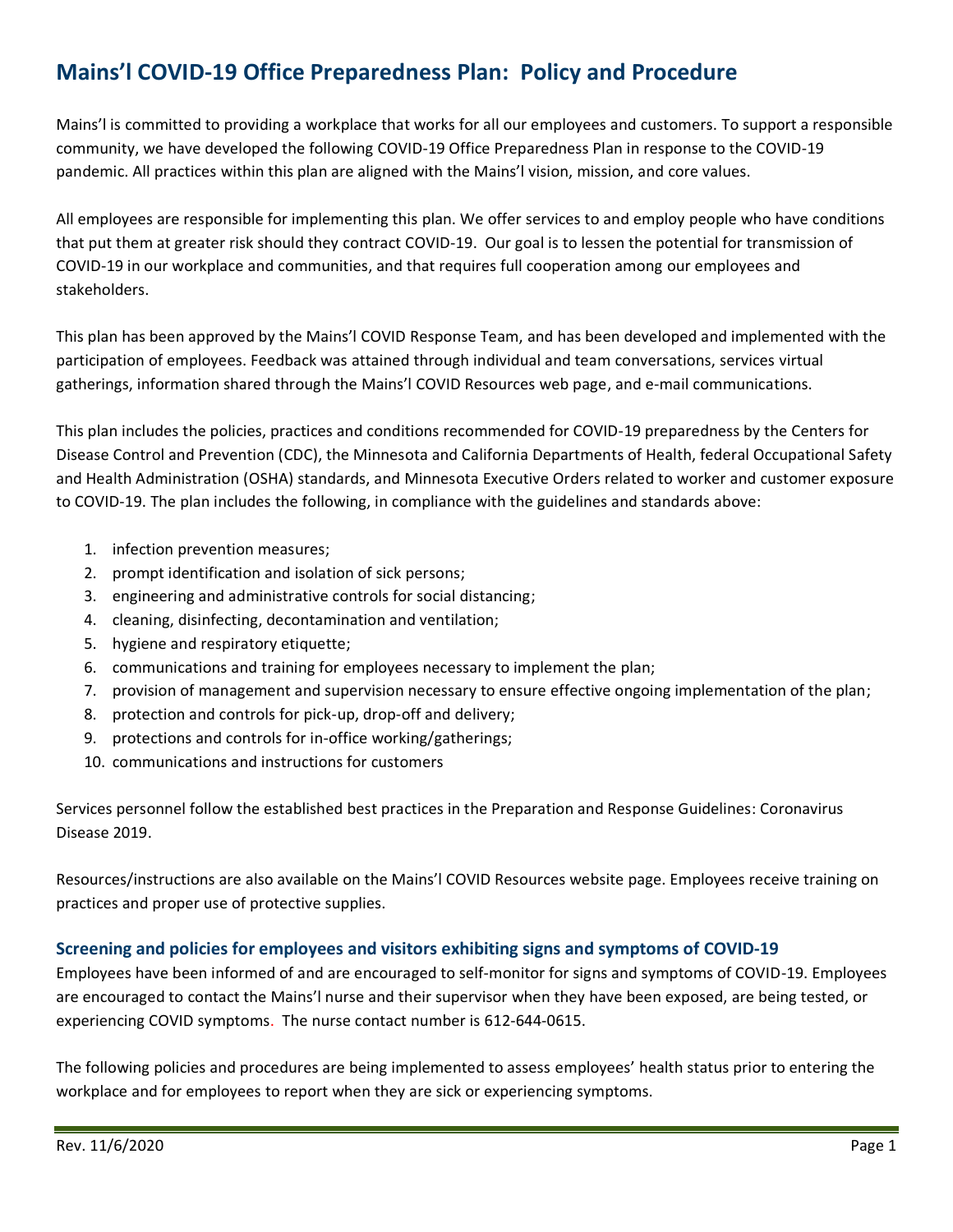Any person entering a Mains'l workplace setting will check in using the Mains'l Employee and Guest Sign In/Out form, including a temperature check, which is administered by the front desk or other personnel or, if not available, a selfcheck. If a person reports any signs of COVID symptoms, high risk exposure, or if a temperature is 99.6 degrees or above, the person will exit the workplace setting, and are encouraged to contact the Mains'l nurse to discuss recommended next steps.

Mains'l has leave policies that promote employees staying at home when they are sick, when household members are sick, or when required by a health care provider to isolate or quarantine themselves or a member of their household. Refer to the Mains'l sick leave language within the Paid Time Off Policy, Payroll Policy, the Family Medical Leave Act (FMLA), and Unpaid Leave of Absence Policy.

Mains'l has a confidential communication practice for informing employees when they have been exposed at their workplace to a person has been verified to be COVID-19 positive. Employees follow quarantine practices established by State Department of Health.

### **Handwashing**

Basic infection prevention measures are implemented at our workplaces at all times. Employees are instructed to wash their hands for 40-60 seconds with soap and water frequently throughout the day, but especially at the beginning and end of their shift, prior to any mealtimes, after coughing or sneezing, and after using the restroom. All customers and visitors to the workplace are asked to wash or sanitize their hands prior to or immediately upon entering the facility. Hand-sanitizer dispensers (that use sanitizers of greater than 60% alcohol) are at entrances and locations in the workplace so they can be used for hand hygiene in place of soap and water.

Visual handwashing instructions are displayed at hand washing/sanitizing areas (restrooms, front entrances, and kitchens).

Assigned personnel in office settings supply sanitizer at sanitary stations.

#### **Respiratory etiquette: Cover your cough or sneeze**

Employees, customers and visitors are instructed to cover their mouth and nose with their sleeve or a tissue when coughing or sneezing and to avoid touching their face, in particular their mouth, nose and eyes, with their hands. Tissues are disposed in provided trash receptacles and people wash or sanitize their hands immediately afterward. Respiratory etiquette and instructions are displayed on posters throughout workplace settings, and tissues and trash receptacles are available to all workers, customers and visitors.

Assigned personnel in office settings maintain tissue supply and receptacles.

#### **Social distancing and universal precautions**

Employees, customers and visitors will use the recommended CDC guidelines: people who are fully vaccinated are not required to wear masks or socially distance. If unvaccinated, employees, customers and visitors will wear masks and maintain 6 feet or greater distancing when at office settings. Signs are posted throughout the workplace setting as reminders.

#### **Capacity/Office Use Procedures**

Administrative personnel are encouraged to work remotely as much as possible, as agreed upon by supervisors/teams. Supervisors offer people the resources and tools to assist employees in not having to come directly into the office.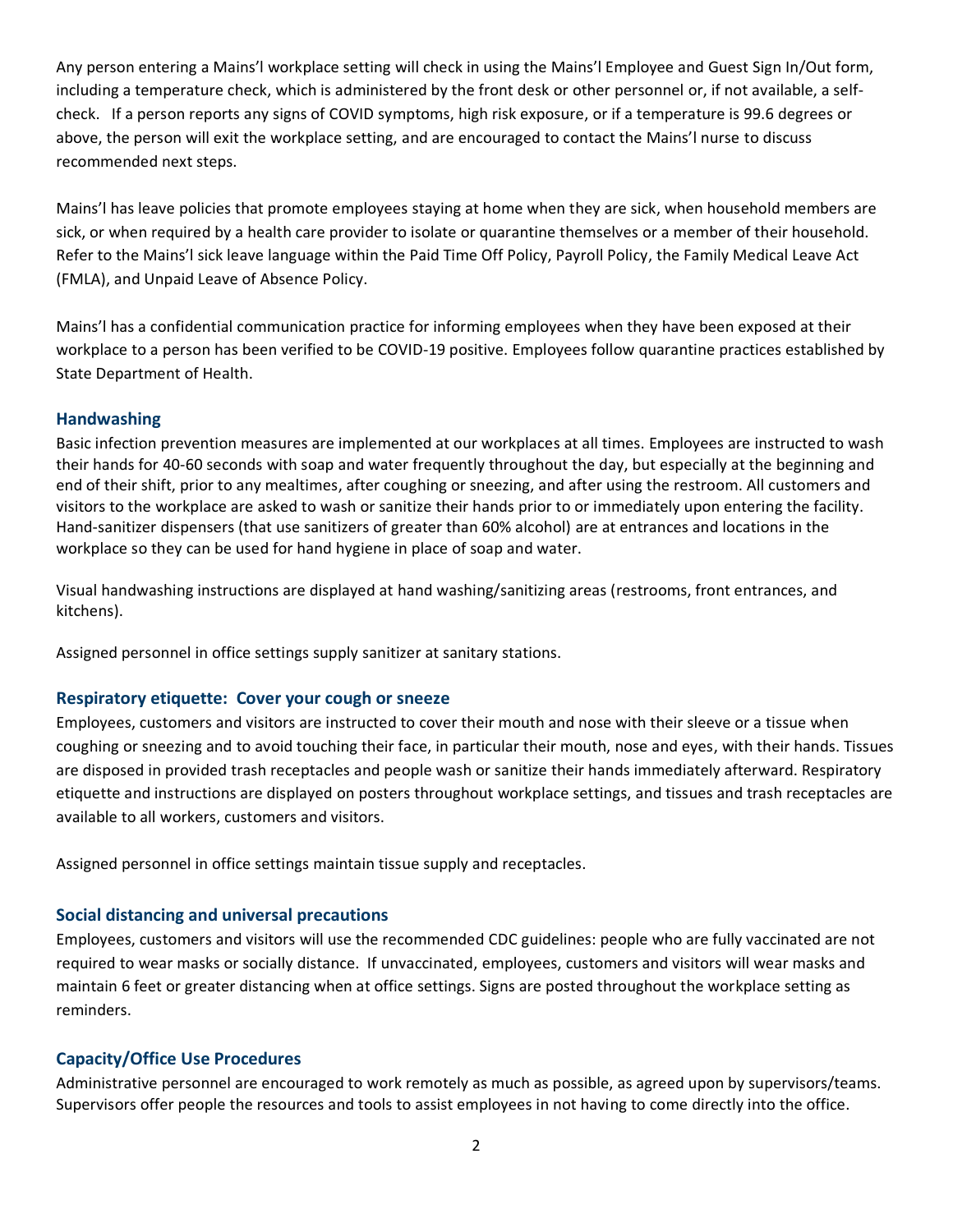However, at times, there are employees whose position or duties require office space/equipment use. A maximum number of people is designated in each of the office workplace settings as follows:

- 7000 Office Building: 15 people
- 6840 Office Building: 14 people
- Monticello Hub: 6 people
- Shakopee Hub: 5 people
- Landing Circle Office Building: 12

Employees, customers, and visitors in the workplace are requested to use the following practices when duties require office visits:

- 1. Employees are encouraged to work remotely, unless their work duties require office use. (See capacity limits above.)
- 2. The MN 7000 Office is the primary location when office utilization is required.
- 3. The MN 6840 Office will be used for training and meeting purposes, as needed.
- 4. Employees will reserve/schedule office space and time by contacting the assigned office personnel; a 24-hour advance notice is recommended.
- 5. To maintain social distancing and capacity limits, employees will stagger their hours when duties require them to be in the office.
- 6. Any meeting or training requested to be scheduled at any office setting will be accepted through the Training/Meeting Exception Request process (MN office workplace sites only), on a case-by-case basis.
- 7. Virtual meetings are encouraged. When in-person meetings are necessary, ensure an option to connect virtually is offered, as well.
- 8. At times, training and or meetings are scheduled in office work place settings that are not attended to office designated personnel. When this occurs, and after an Office Request Exception Form has been confirmed, employees and trainers will follow the Office Procedures While Using a Mains'l Office Space form to maintain office practices.
- 9. Signage, markings and instructions for employees, visitors and customers about social distancing, proper face mask use, and hand washing techniques are displayed throughout office setting.
- 10. Signs are located throughout office space, indicating room capacity.
- 11. A Plexiglas barrier is installed at any office setting where there are front desk reception areas.
- 12. Employees are given face masks to wear when in Mains'l work settings, as needed and/or if requested.
- 13. All guests and customers will wear a wear a mask if unvaccinated, and are offered a mask, if needed and/or requested.
- 14. Employees notify assigned office personnel when delivering or picking up requested supplies. They are notified where to pick up/drop off items.
- 15. Employees are requested to clean and disinfect their personal work areas, tools, and equipment after use. Needed supplies are provided by assigned office personnel.
- 16. Employees are requested to use disinfectant wipes before and after using shared equipment (fax, copier, folding machine). Supplies are located near equipment.
- 17. Employees are encouraged to contact their supervisor to discuss and address any concerns they may have.

## **Cleaning, disinfection, and ventilation**

Regular housekeeping practices are implemented in the work environment, including routine cleaning and disinfecting.

1. Office settings are cleaned each evening.